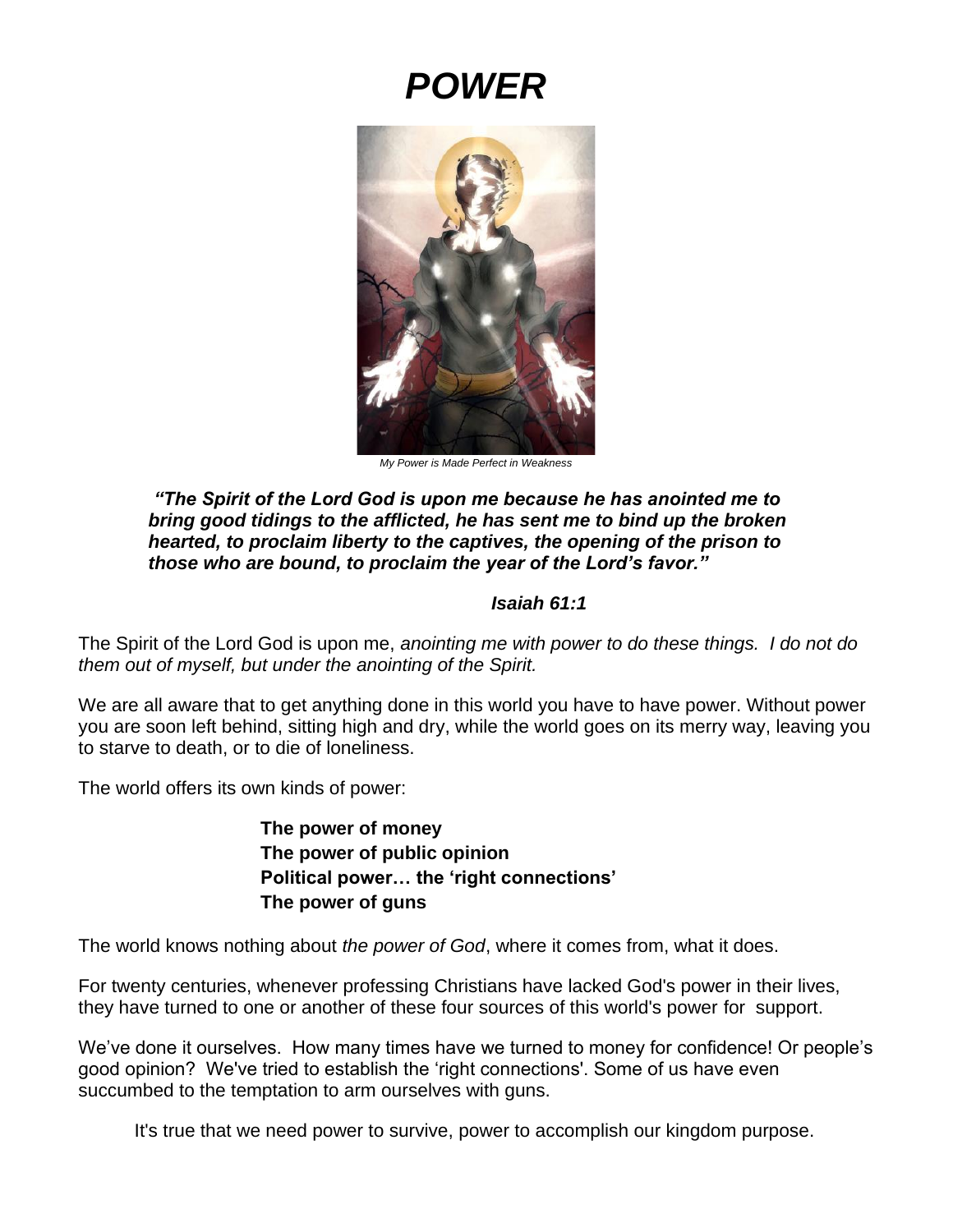**But kingdom power is power of a different order.**

#### *Jesus had power*

He was meek, lowly of heart, but when Jesus came out of the wilderness temptation, and began to teach in the synagogues of Galilee, the thing that set him apart from every other teacher in Israel was his *power to heal and to free captive souls* from the principalities of darkness

When Jesus spoke, his word had power. When he stretched out his hand to touch the sick, there was power to heal.

It was not the power of money.

It was not the power of public opinion.

It was not the power of having the right connections.

Nor was it the power of swords and spears and guns.

Yet, wherever he went doors opened and chains broke.

#### *And Jesus returned in* **the** *power of the Spirit to Galilee, and a report concerning him went out to all the surrounding country.*

#### *Luke 4:14*

#### **What was this power of the Spirit?**

*He came to Nazareth where he had been brought up and he went to the synagogue as was his custom on the Sabbath, and he stood up to read and there was given to him the book of the prophet Isaiah. He opened the book and found the place where it was written, "The Spirit of the Lord is upon me because he has anointed me to preach good news to the poor, he has sent me to proclaim release to the captives, and the recovering of sight to the blind, to set at liberty those who are oppressed, to proclaim the year of the Lord's favor.*

#### *Luke 4:16-19*

The anointing of the Spirit that was on Jesus was without measure. But what's important to see is that this power did not just "zap" him in a capricious manner.

The Lord Jesus would be the first to tell us that this power was not his, but the Father's. It was imparted to him by the Father because he is in total submission to the Father's will.

When Nicodemus came to him by night and said *"Rabbi, we know you are a teacher come from God, for no one can do these works which you do unless God is with him,"* he was saying, "I see God's power. I don't understand who you are, but I know that you possess a power which the rest of us lack."

Notice that Jesus did not say to Nicodemus, "Nicodemus, after all, I'm the Son of God. I've got an inside track. I've got something you're never going to have."

No, Jesus said: *"Nicodemus, you must be born again."* I.e. "When you are born again, Nicodemus, you will understand where this power is coming from and you will have it too!"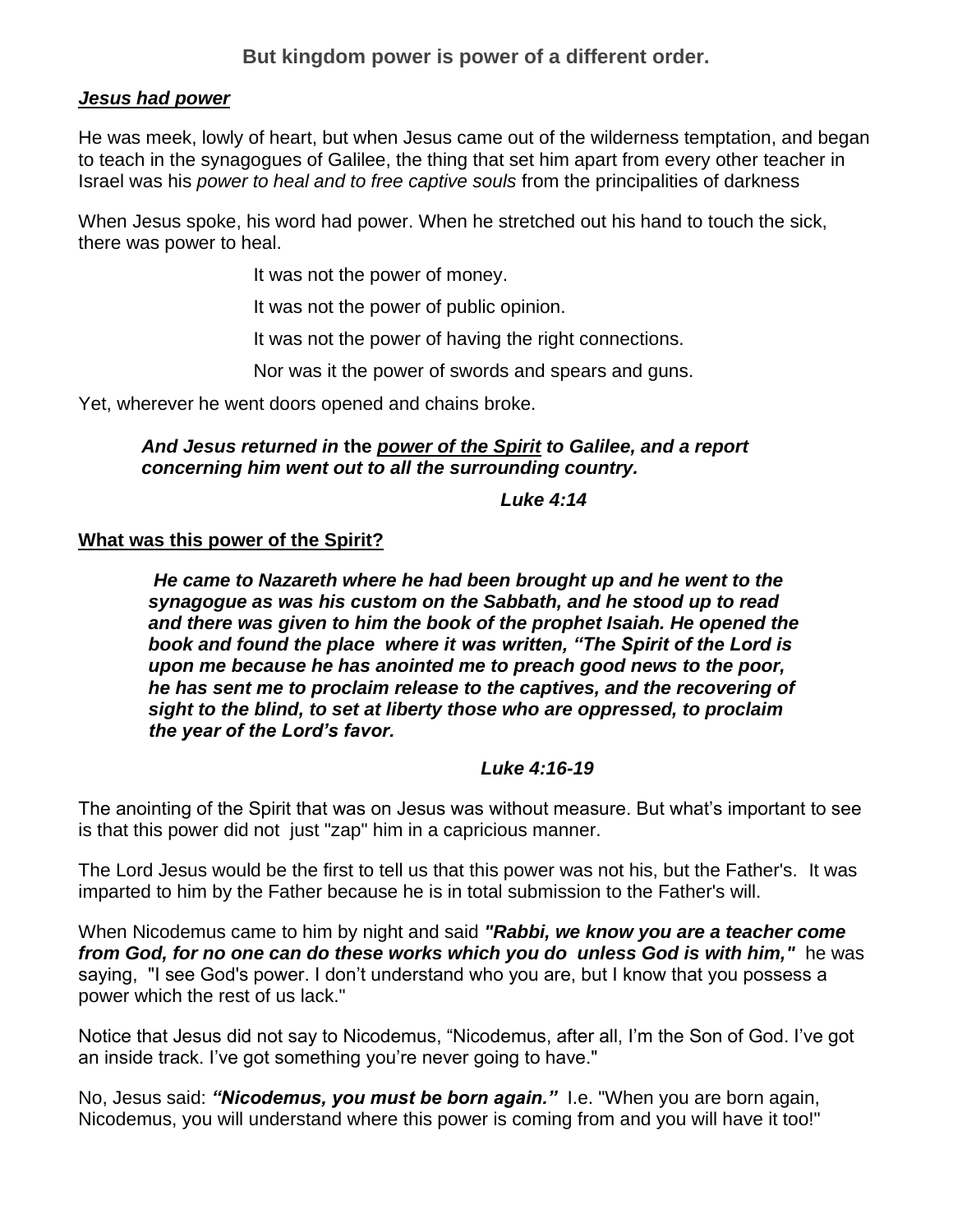## **When did this power descend upon Jesus?**

It began at his baptism. When Jesus came out of the water the Spirit descended on him. He was now the Anointed One, the Messiah.

Why at his baptism? Because his baptism was *an offering of himself to the Fathe*r. His baptism was the beginning of an awesome worship. His baptism was a death to his own will, the beginning of his crucified life, culminating at the cross.

He then was driven by the Spirit into the wilderness to be tempted by Satan. There his power was increased and refined. Because in the wilderness, Jesus *denied himself* in favor of his Father's pleasure.

It was a further death, an offering of himself as a sacrifice to the Father's will.

From that point on his ministry was drenched in power, and the source of this power was the o*ffering up of himself*, which continued daily, until Calvary.

You can only understand Isaiah 61,( *"His Spirit is upon me because he has anointed me…"*) if you see it in the light of Isaiah 53, "*He was wounded for our transgressions, he was bruised for our iniquities, the chastisement of our peace was upon him and by his stripes we are healed."*

**The power comes upon Jesus because he offers himself up.** 



From the moment Jesus offered himself to his Father at his baptism, until the moment he finally gave up the ghost and died on Good Friday, his entire life was worship.— an offering. He fixed his eye on the goal at the end of the road, where he offered everything up to the Father on the cross.

Jesus never wavered. His eye was single. He saluted no man on the road. He did not allow himself to get distracted. And he shook the dust from his feet whenever anybody tried to get him off the track, whether it was his mother, or the apostle Peter, or the scheming Pharisees. Jesus just kept moving forward.

*They brought the colt to Jesus and threw their garments on it and he sat upon it. And many spread their garments on the road. And others spread leafy branches, which they cut from the fields. And those who went before and those who followed cried out, "Hosanna! Hosanna! Blessed is he who comes in the name of the Lord. Blessed be the kingdom of our Father David that is coming. Hosanna in the highest."*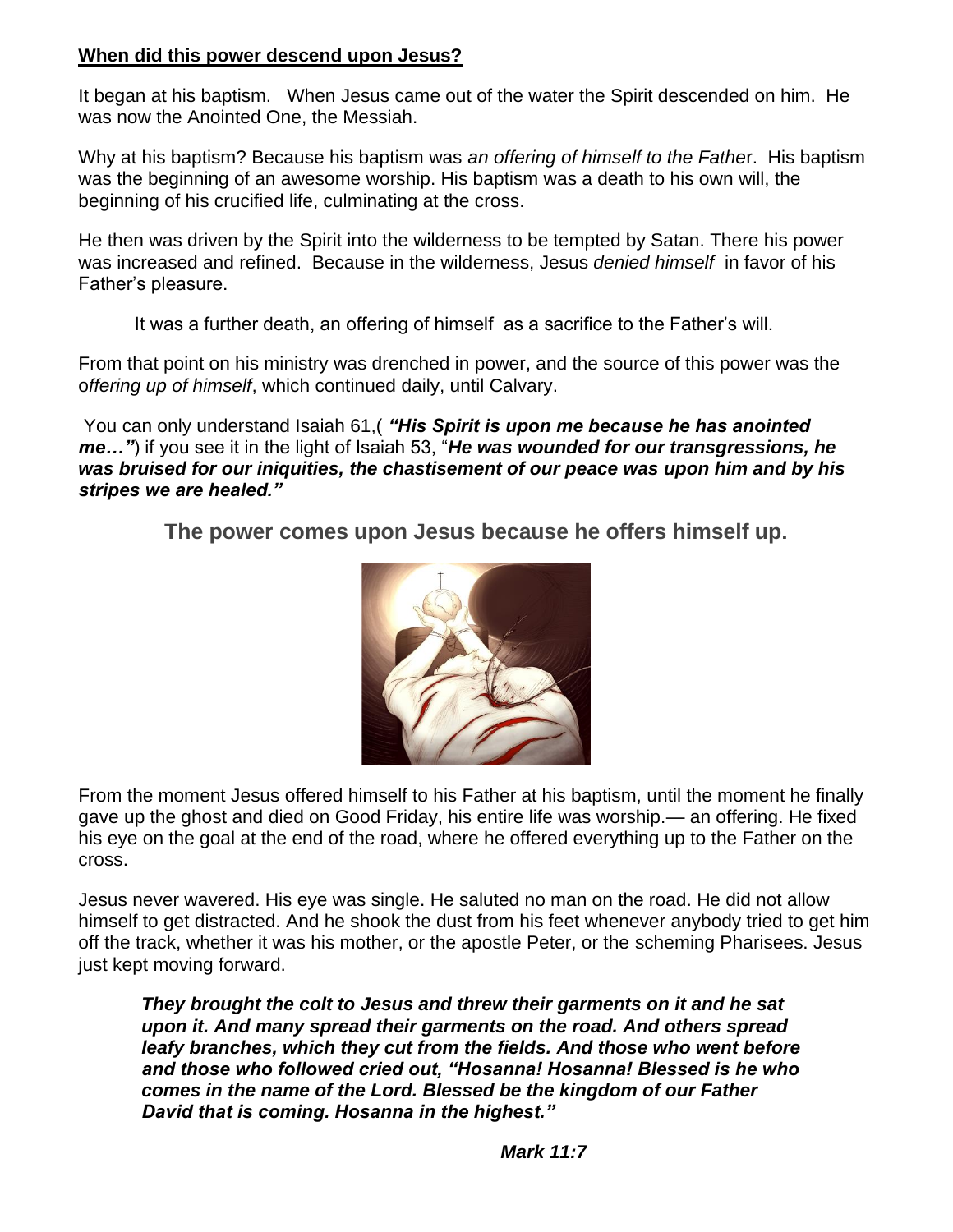It looks like he's got it made.

He's got them eating out of the palm of his hand.

If he wants it, he can have financial power. If he wants to he can now exploit public opinion. With those crowds behind him, he's got political clout. He can broker this power and take over Israel like Castro took over Cuba.

This is his opportunity.

But he ignores this "opportunity."

He doesn't reach out for money. He doesn't push to take advantage of his "ratings." He doesn't become a politician or a general.

He spurns it all for the only anointing that really counts —

- The anointing that brings real power...
- The anointing that's going to take him to a cross...
- The anointing that is going to lead him to offer himself up in an act of consuming worship to his Father on our behalf.



**This was the power of Jesus' entire ministry.** 

This is why he could bring good news to the poor, freedom to the captives, sight to the blind, deliverance to the oppressed. This is why he inspired hope in the hopeless.

*But when Christ appeared as a high priest of the good things that have come then through the greater and more perfect tent, not made with hands, not of this creation, he entered once for all into the holy place taking not the blood of goats and calves but his own blood thus securing eternal redemption For if the sprinkling of defiled persons with the blood of goats and the ashes of a heifer sanctifies of the purification of the flesh, how much more should the blood of Christ to the eternal Spirit offer himself without blemish to God purify your conscience from dead works to serve the living God. (Hebrew 9:11)*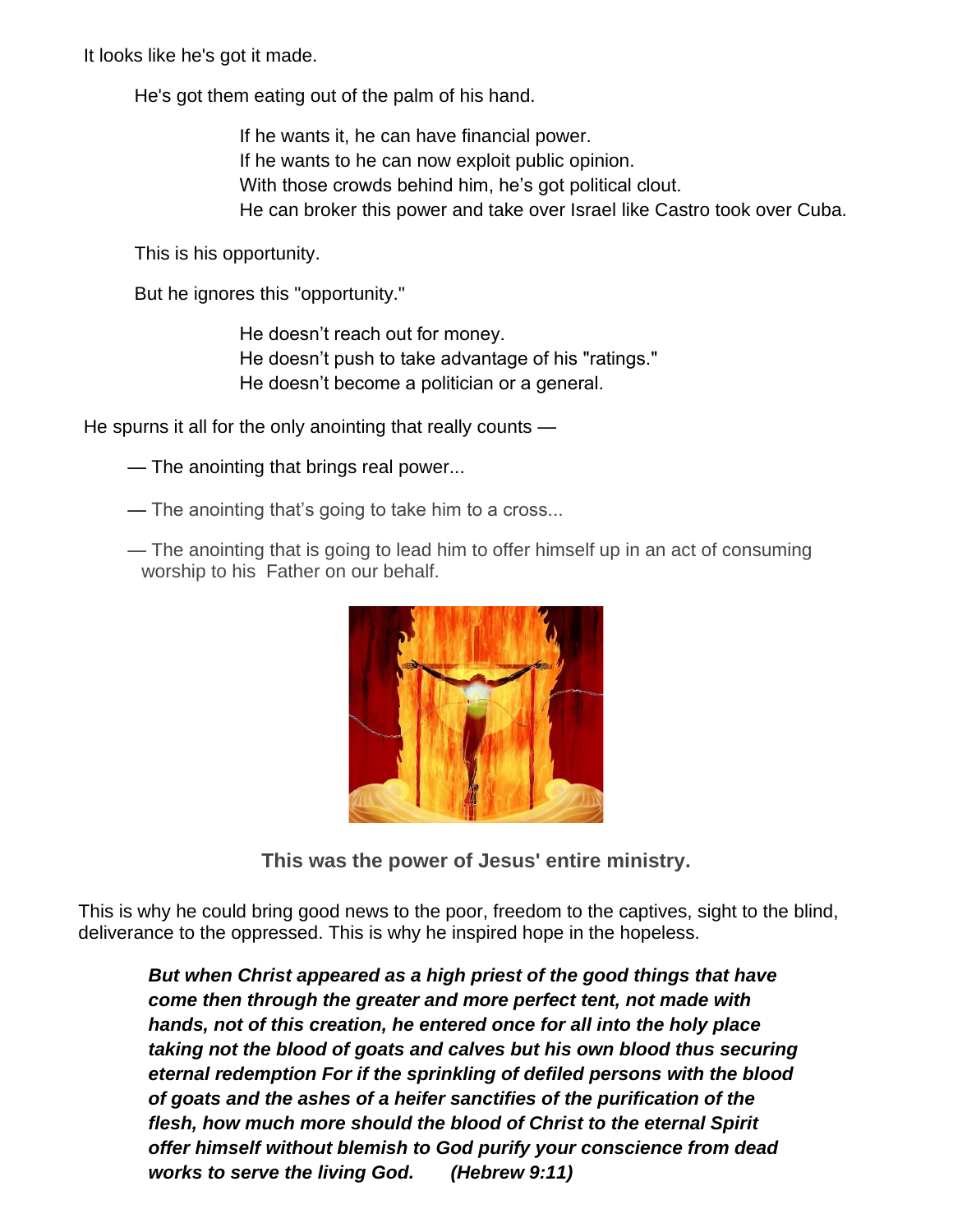This is not theoretical power, but very, very practical power. Power that can transform people who are slaves of guilt, victims of dead works, finding no peace... into sons and daughters of the Kingdom, people who are alive with joy, gladness, wisdom, and freedom, as they serve the Living God.

**Yes, this power is in the blood.** 



# *"How much more should the blood of Christ…"*

There is power in the blood, indeed, but be careful not to make the blood of the Lord Jesus into a fetish.

**His blood has power because he offers himself up.** 

He offered himself at his baptism.

He offered himself at his temptation.

And on Palm Sunday as he rides the donkey down into the city like a king (which he is), he is on his way to the final sacrifice.

When that offering of himself gets hold of us, when it gets control of us, we are changed by it. When our hearts see the sacrifice and understand it, we are delivered from dead works to serve the Living God.

We are transformed from slaves to sons and daughters of the Kingdom.

We are caught up in worship of the Father as Jesus leads us into the Father's presence.

We are lifted by him into a foretaste of glory, and soon, we offer ourselves as a living sacrifice.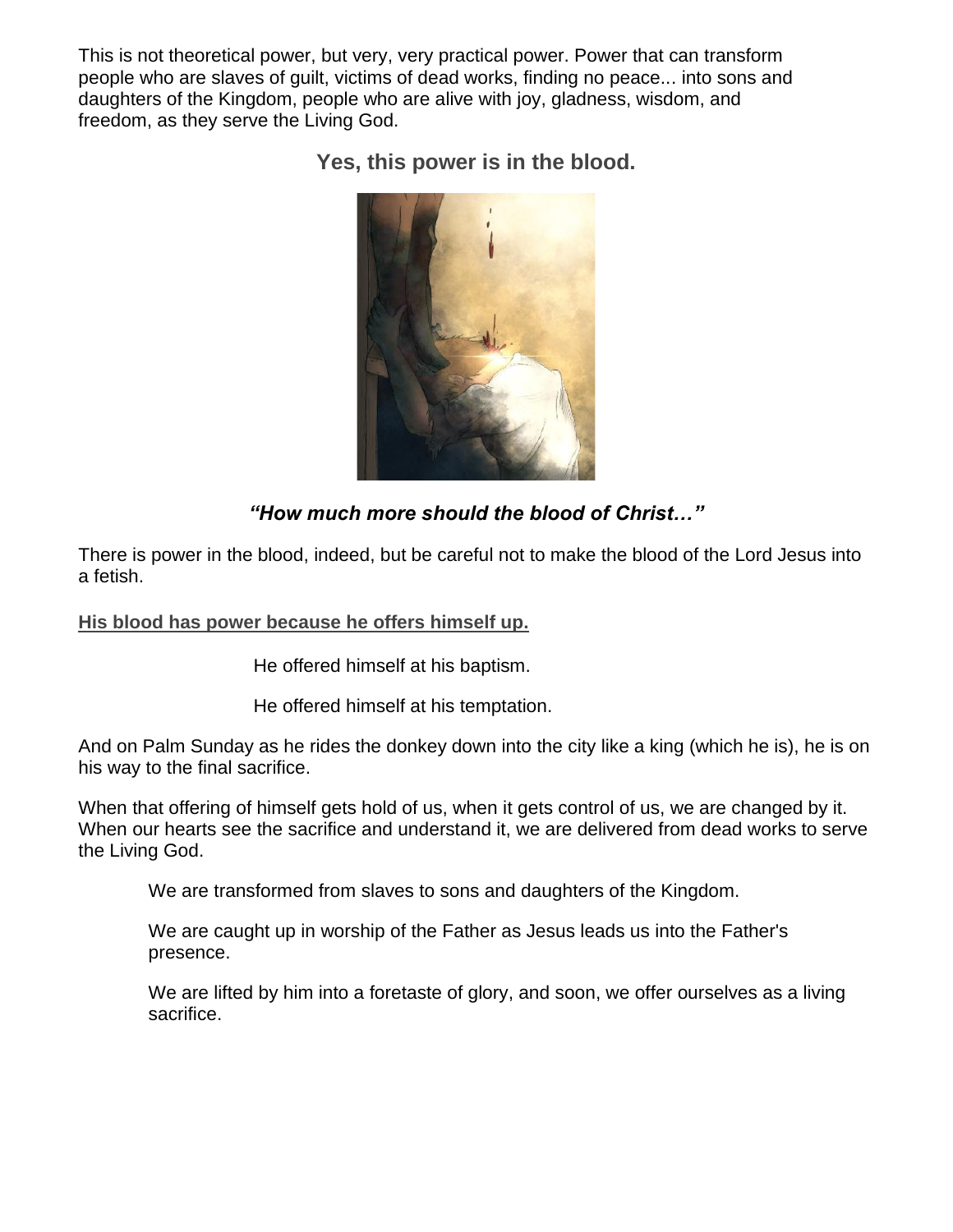**And in this offering of ourselves we enter the Lord's power.** 



"*I appeal to you, therefore, brethren, by the mercies of God that you present your bodies as a living sacrifice, holy, acceptable, without spot to God which is your spiritual worship." (Romans 12: 1)*

"Offer yourselves up." he says to us.

Every day. All the time. Just like Jesus.

#### *"And do not be conformed to this world, but be transformed by the renewal of your mind that you may prove* (demonstrate, show, manifest) *what is the good acceptable and perfect will of God." (Romans 12:2)*

The world says, "Indulge yourself. Pamper yourself. Coddle yourself. Gratify yourself. Conserve yourself. Take care of yourself."

#### **The Spirit of the Lord says, "Offer yourself. Offer yourself. Offer yourself"**

"*Lo, I come to do your will, O, Lord. In the volume of the book it is written of me,"* says Jesus and we say it with him.

We're coming to do his will. And to do his will means that we simply give ourselves, all the way, to him. All the time. This is not a single momentary act but a daily practice. The offering of ourselves means that we commit ourselves to live the life that Jesus describes in Matthew 5, 6, and 7—The Sermon on The Mount. The Sermon on the Mount becomes deadly legalism if we just try to make ourselves do it.

But the Sermon on the Mount, *when it is lived as worship*, *when it becomes an offerin*g, brings with it tremendous power.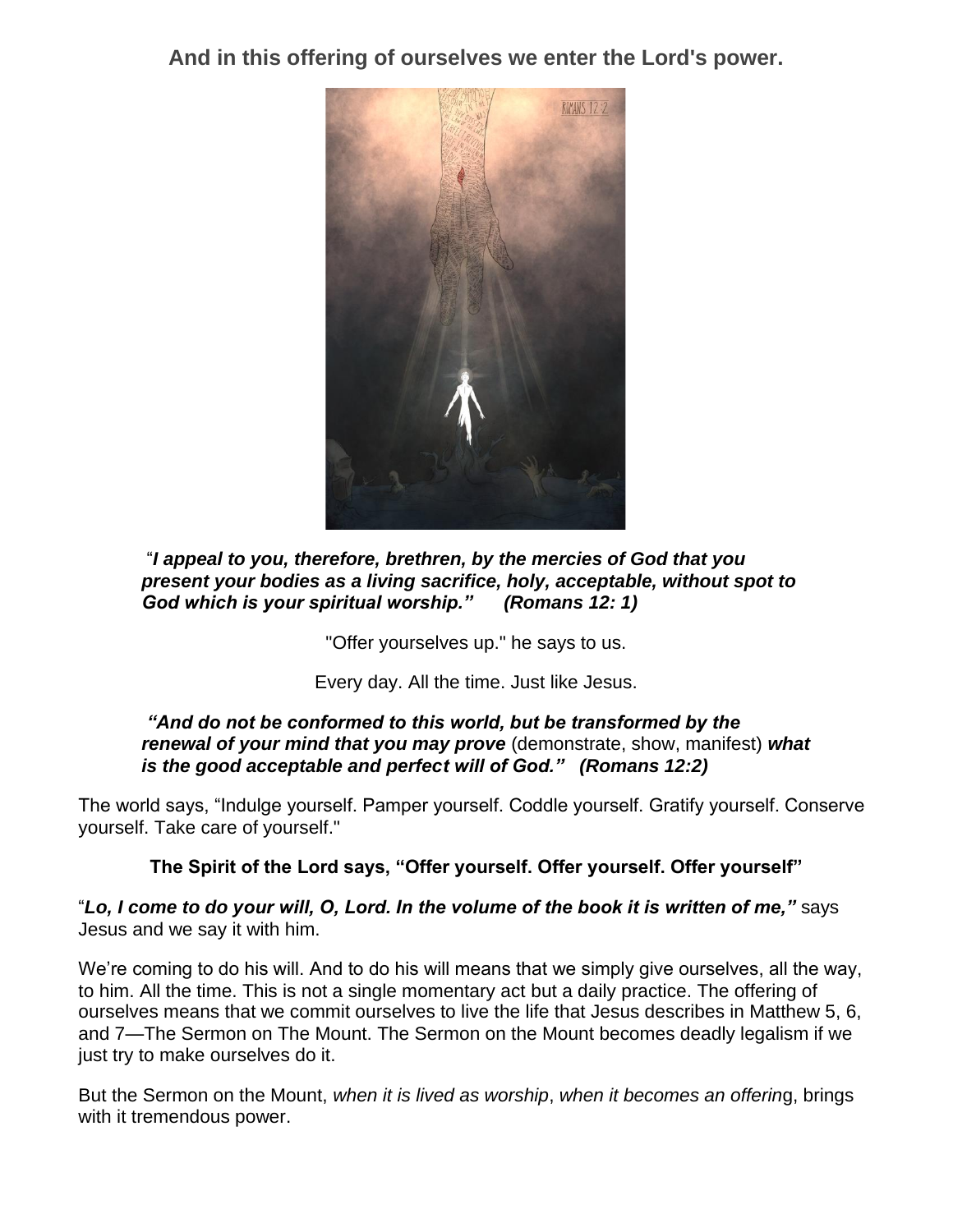#### *"If you bring your gift to the altar* (and the gift is yourself) *and there remember your brother has something against you, Go! Leave your gift there and go and get reconciled."*

Suppose we're worshiping, and it suddenly becomes evident to me that I'm not treating my wife right or my husband right, I've been walking around and spouting Bible quotes, while treating my spouse like a dog---or my fellow worker…or my employee…or my employer…or my neighbor…or my third cousin…

As I worship, I become aware of this. So I leave my gift and I go get reconciled— I make up my mind... I'm going to be reconciled to this person. I'm going to start making it up to them—my wife or my husband –I'm going to treat them with honor as the Lord has made clear to me.



#### **Now we offer ourselves up and our worship becomes glorious.**

As we are offering ourselves to the Lord we become aware that our eye is going off to the side. We are looking upon that man or that woman with lust or envy or devising a way to exploit that person for our own ends. Now we take our right eye and pull it out.

# **We put it under the blood. We confess it, so our eye is single.**

#### **Now we can worship.**

We sing hymns in our worship that contain tremendous truths--- with tongues which have gossiped, exaggerated, murmured, complained. And now, we're saying, "Thank you, Jesus!" Yet, as we worship, it becomes evident that this tongue has to clean up its act. So we repent of our evil tongue, and as we cleanse our tongue before the Lord it again becomes possible to offer ourselves up to him.

Perhaps as we worship, we become aware that our attitudes toward the people who have wronged us are destroying us. We're bitter about this group, or that group, this race, or that nationality, the Media, the Republican Party, the Democratic Party, our union, or whoever we're angry with. With the Spirit's help, we begin to pray for the person, or the group that inspires our wrath. Now we pray God's blessing upon them. Suddenly we are set free to offer ourselves up to God in thanksgiving and praise.

Perhaps we become aware that our faith is actually less in God and more in mammon. So we repent. We know that we can't serve God and money too. We're going to recommit ourselves we're going to offer ourselves to the kingdom, trusting that God will provide whatever money we need.